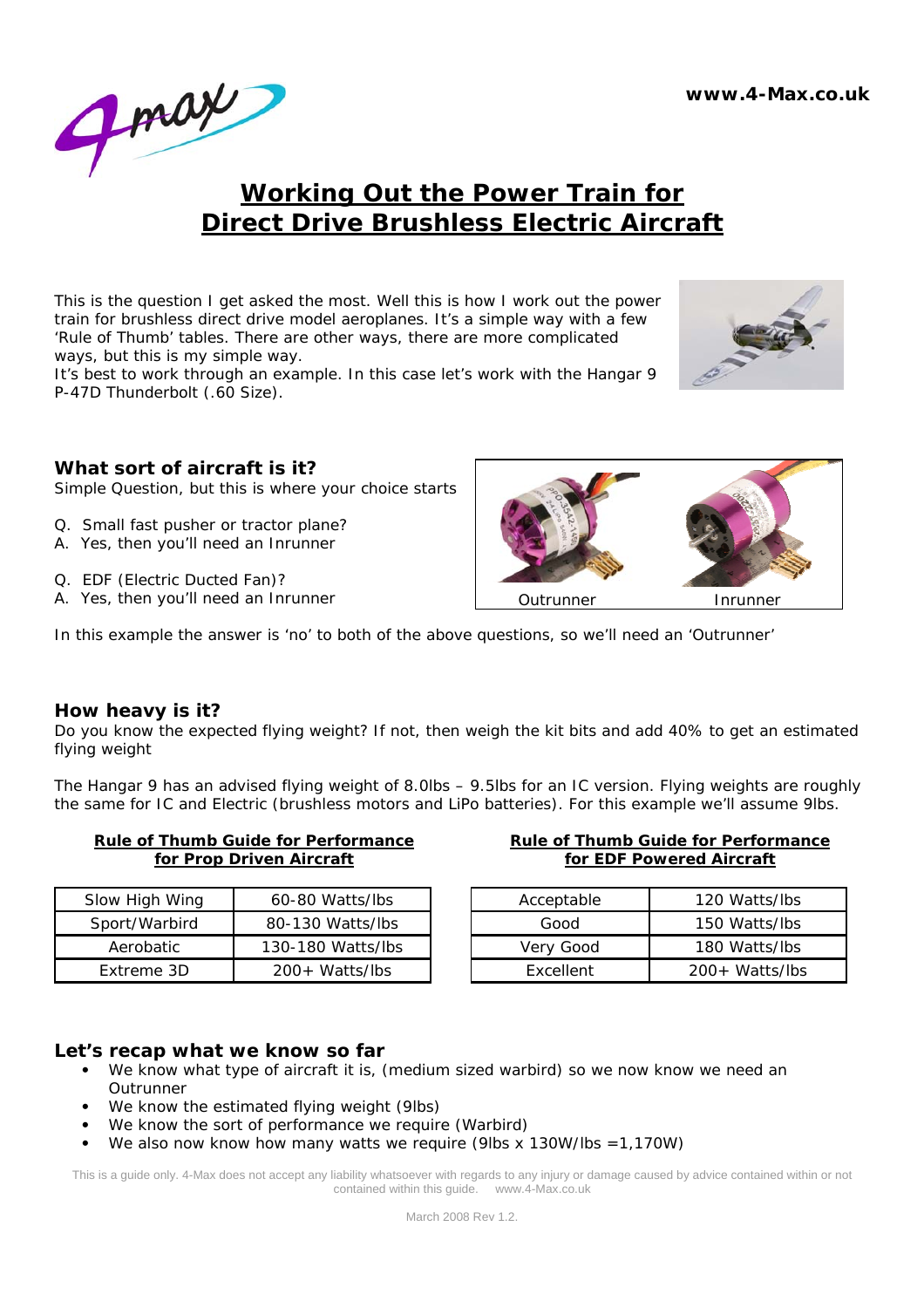**www.4-Max.co.uk** 



# **How Many LiPo Cells Do I Need?**

| Model Size           | Number of LiPo's | <b>Volts Under Load</b> |
|----------------------|------------------|-------------------------|
| <b>Indoor Models</b> | 2-3S LiPo        | $6.7 - 10V$             |
| Up to .30 Size       | 3S LiPo          | 10.0V                   |
| .40 Size IC          | 4S LiPo          | 13.3V                   |
| .50 Size IC          | 5S LiPo          | 16.6V                   |
| .60 Size IC          | 6S LiPo          | 20.0V                   |
| .90 Size IC          | 8S LiPo          | 26.6V                   |
| 1.20 Size IC         | 10S LiPo         | 33.3V                   |
| 1.60 Size IC         | 12S LiPo         | 40.0V                   |

### **Still not sure how many LiPo cells you need?**

Then another good rule of thumb is to keep the Amps below 60A at full throttle. Smaller the model = smaller amps. Hence a bigger model requires will require more Amps. One thing to remember is that larger props are more efficient then smaller props. So always try to select a motor that throws a largest propeller that the model will allow.

Watts = Amps x Volts Therefore Amps = Watts/Volts

### *Example 1 (6S).*

Amps =  $1,170W/20V$  (20V = 6S LiPo Voltage under load) = 58.5A

#### *Example 2 (8S).*

Amps =  $1,170W/26.6V$  (26.6V = 8S LiPo Voltage under load) = 44.0A

# **What Capacity (mAh) of LiPo is Needed?**

*Example 1 (6S LiPo).*  Say we want an 8 minute flight at 70% throttle…. (70% throttle position roughly halves the full throttle current)

|    | Time x Current 8 (minutes) x 29.25 (Amps) |  |
|----|-------------------------------------------|--|
|    |                                           |  |
| 6C |                                           |  |

To maximise the life of your LiPo battery packs you should aim to put back 80% or less of the packs capacity. Therefore we need to divide the capacity needed by 0.8

#### 3.9Ah

 $---- = 4.875$ Ah which is the same 4,875 mAh

0.8

The nearest battery sizes are either 4,100mAh or 5,000mAh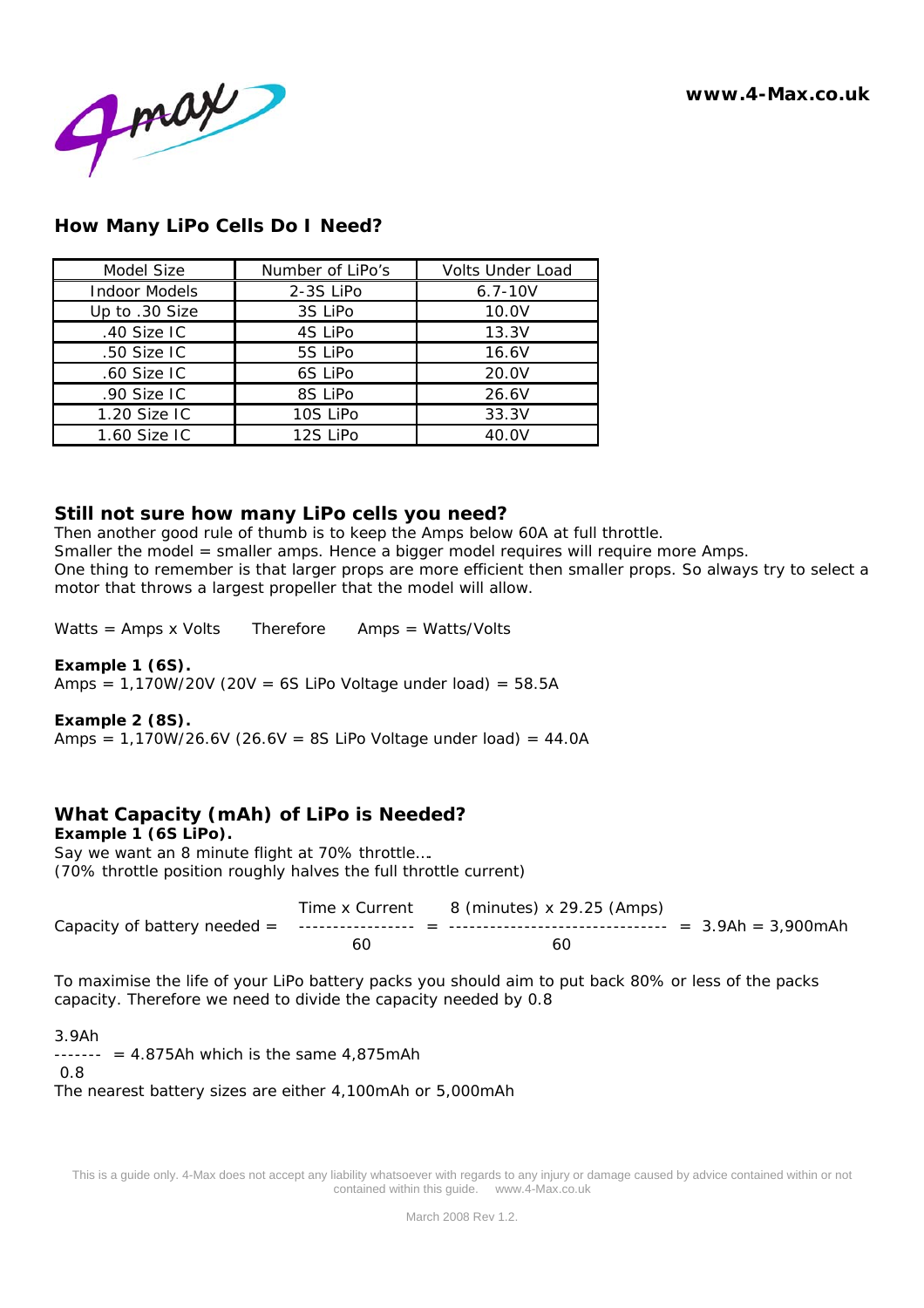**www.4-Max.co.uk** 



#### *Example 2 (8S LiPo).*

Again working on an 8 minute flight at 70% throttle…. (70% throttle position roughly halves the full throttle current)

Time x Current 8 (minutes) x 22 (Amps Capacity of battery needed = ----------------- = ---------------------------- = 2.9Ah = 2,900mAh 60 60

To maximise the life of our LiPo battery packs you should aim to put back 80% or less of the packs capacity. Therefore we need to divide the capacity needed by 0.8

#### 2.9Ah

 $---- = 3.625$ Ah which is the same 3,625mAh

0.8

The nearest battery sizes are either 3,300mAh or 4,100mAh

## **So what's best? 6S or 8S LiPo? Let's look at weights and costs**

| <b>Battery</b>   | Weight | 4-Max List Price |
|------------------|--------|------------------|
| $6S - 4.100$ mAh | 650g   | £133.98          |
| $6S - 5,000$ mAh | 820a   | £159.98          |
| $8S - 3,300$ mAh | 750g   | £147.98          |
| $8S - 4,100$ mAh | 1,080a | £177.98          |

In my opinion it's better to sacrifice a little flight time for a lighter aircraft. Lighter aircraft, need less power, are easier to fly, harder to tip stall and can take off and land slower. In conclusion I would choose the 6S 4,100mAh as I am quite gentle on the throttle. If you like flying with more power then I would recommend the 6S 5,000mAh.

My recommendation is to purchase 2 packs of 3S and connect them together in series to get 6S. Why? If one pack gets damaged in a crash then you only need to replace one of the packs. Another reason is that you might be able to use the 3S packs in smaller models.

### **How Hard Am I pushing the LiPo's?**

Another point to consider is…. How hard are you pushing your LiPo packs? Why do we need to consider how hard we are pushing our LiPo? Well….. The harder you push them, the shorter the life. To work out how hard you are working your packs, take the full throttle current (in this example 58.5A) and divide it by the capacity of the battery  $(4.1 \text{Ah}) = 14 \text{C}$  which is about right for a 20C rated battery.

A good range is 10-15C (full throttle) for a 20C rated battery. Remember that 70% throttle is roughly equal to half the full throttle current, therefore our example is 29.25A /  $4.1$ Ah = 7C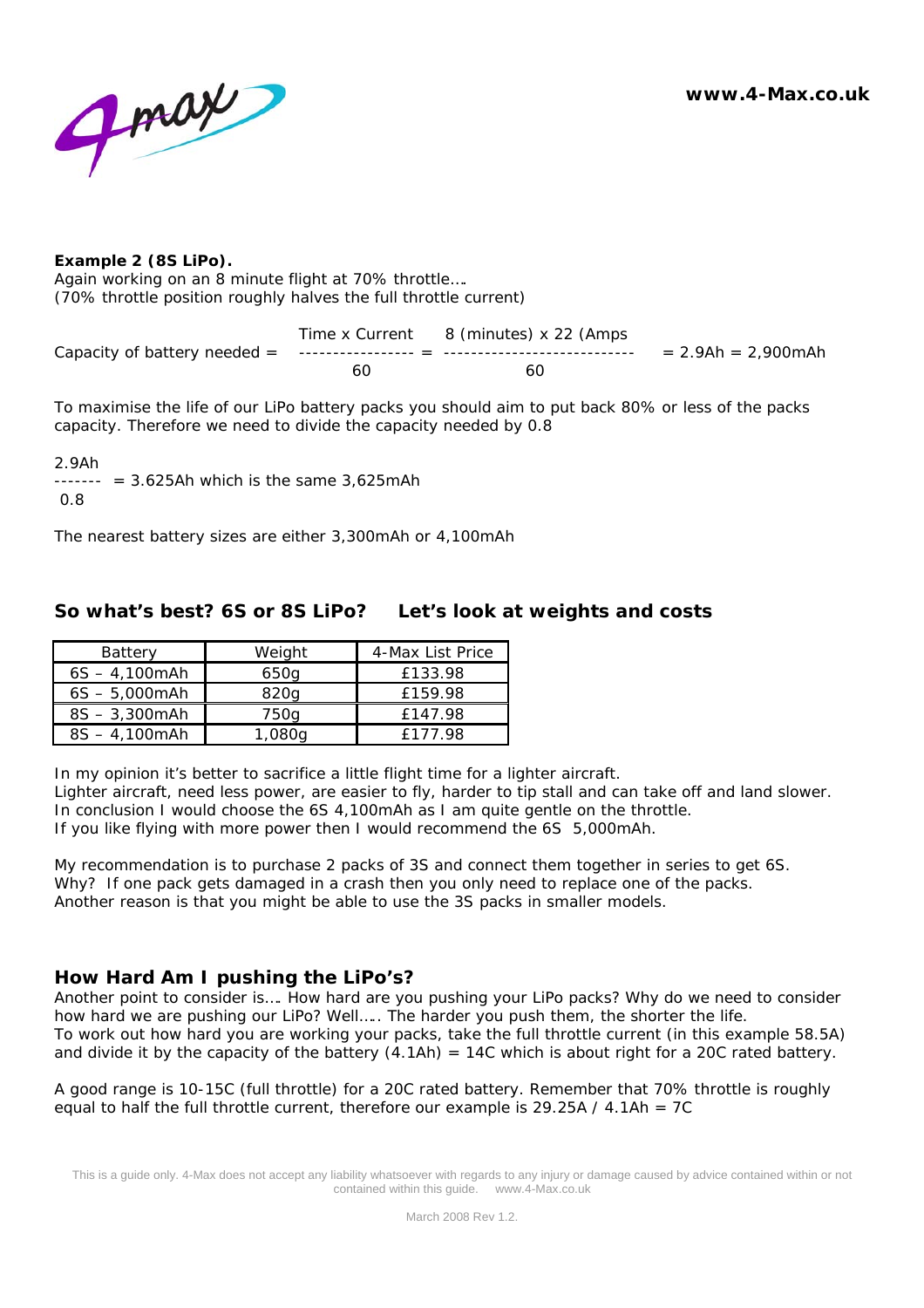

### **So What Motor Do We Need?**

We know how much power we need (1,170W) and we know how many cells we intend to use (6S – 4,100mAh) so we just look up the table and choose a motor that can handle this power and is suitable to be used on 6S LiPo's. Click here for the list of all the Purple Power Motors

| gray<br>Part Number | (RPM/V)<br>È | Power (M) | Turns               | $c_{\partial\vec{r}}$ | (mo)<br>Resistance<br>Load.<br>$\mathbf{r}$ | Current         | $\mathcal{F}$<br><b>Recommended ESC!</b><br>Cells | <b>Ni-Cal Ni-MH</b><br>$\mathcal{L}^{\circ}$<br>Cells | Diameter | (mm) | Length <sub>(mm)</sub> | Shaft (m <sub>m)</sub><br>Weight <sub>(9)</sub> |  |
|---------------------|--------------|-----------|---------------------|-----------------------|---------------------------------------------|-----------------|---------------------------------------------------|-------------------------------------------------------|----------|------|------------------------|-------------------------------------------------|--|
| PPO-5055-400        | 400          | 1300      | 8                   | 31                    | 1.6                                         | 70 <sup>°</sup> | $9 - 24$                                          | $3-8$                                                 | 50       | 55   | 315                    | 8,000                                           |  |
| PPO-5055-580        | 580          | 1280      | 6                   | 20                    | 2.3                                         | 70              | $9 - 24$                                          | $3-8$                                                 | 50       | 55   | 315                    | 8.000                                           |  |
| PPO-5065-270        | 270          | 1600      | 9.                  | 42                    | 1.5                                         | 70.             | 9.24                                              | $3-8$                                                 | 50       | 65   | 410                    | 8.000                                           |  |
| PPO-5065-320        | 320          | 1600      | 8                   | 34                    | 1.9                                         | 70              | $9 - 24$                                          | $3-8$                                                 | 50       | 65   | 410                    | 8.000                                           |  |
| PPO-5065-380        | 380          | 1400      | $\overline{\prime}$ | 27                    | 2.0                                         | 70 <sup>°</sup> | $9 - 24$                                          | $3 - 8$                                               | 50       | 65   | 410                    | 8,000                                           |  |
| PPO-5065-410        | 410          | 1400      | 6                   | 20                    | 2.0                                         | 70              | $9 - 24$                                          | $3-8$                                                 | 50       | 65   | 410                    | 8.000                                           |  |

There are 6 motors that initially meet our requirements. So which one do we use? We need to look at the kv rating of the motor. What is kv rating? Very simply it's an indication of the RPM per volt with no load on the motor.

Warbirds are generally medium to fast flying and therefore we need to pick a motor with a medium to high kv rating. I would therefore pick the PPO-5065-380 as it can handle a bit more power, so we are not pushing it to the limit.

### **What Prop Should We Use?**

Again we need to consider how fast we want to fly. Warbirds are medium to fast flying and therefore we need to pick a prop with medium to high pitch to keep the flying speed up. Again check the manufacturers recommended prop.

| <b>Part Number</b> |  |  | RPM/ Winds Batt Power ESC Model | <b>Prop</b>                                  | <b>Price Quantity</b> |
|--------------------|--|--|---------------------------------|----------------------------------------------|-----------------------|
| PPO-5065-380       |  |  |                                 | 380 7 3-8 1400W 80A 3000- 6LiPo 18x12 £54.90 |                       |

As we don't need 1,400W we can choose a slightly smaller diameter prop, say a 16x10 or 17x10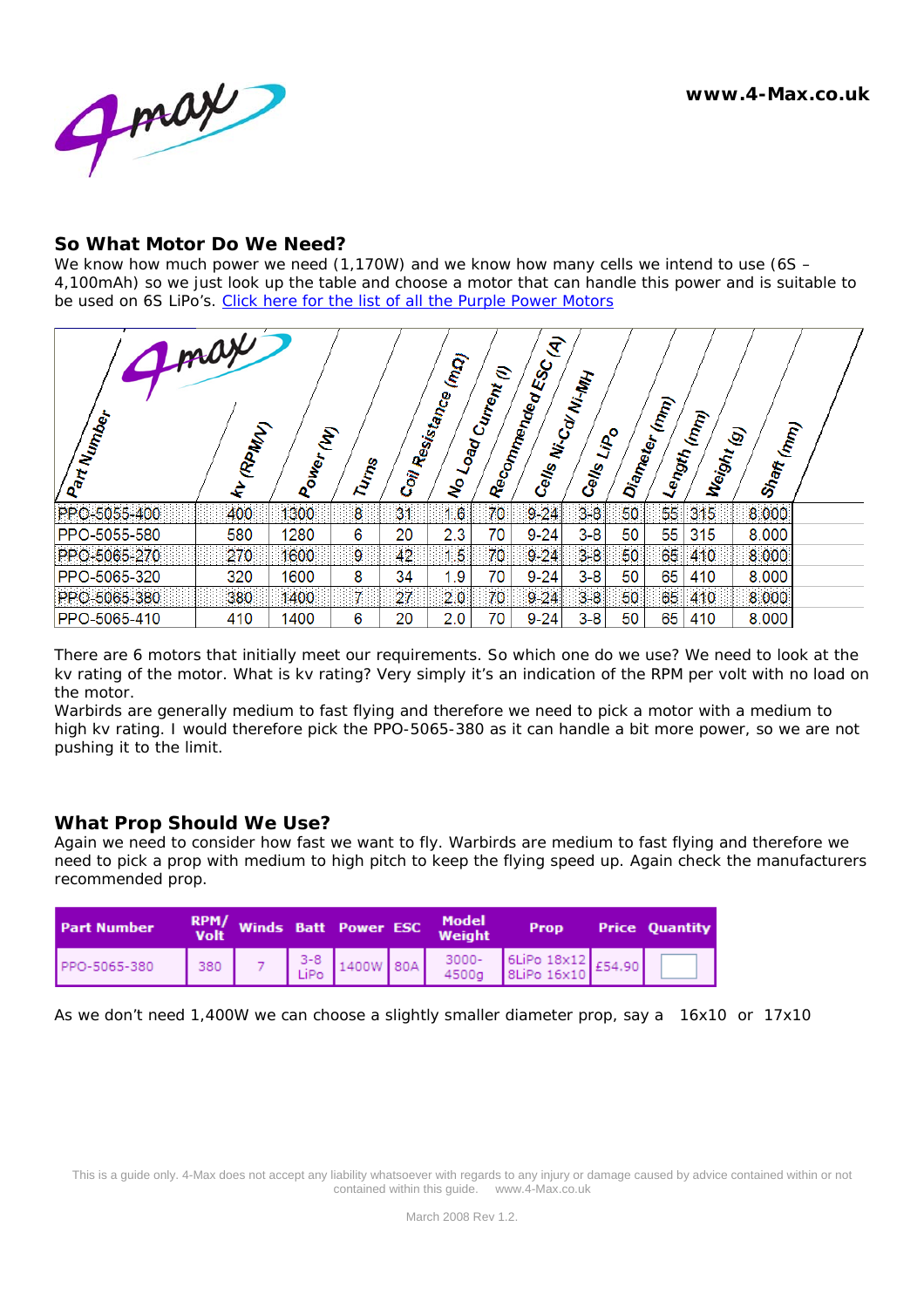

### **What Size ESC Do I Need?**

Another good rule of thumb is to get an ESC (Electronic Speed Controller) with around 20% spare capacity. From our previous calculations we know we have a full throttle current of 58.5A.

Therefore 58.5A/0.8 = 73A so a 70A or 80A FSC would be suitable.

Make sure the ESC can take the voltage of batteries you plan to use. In this case  $6S$ . 4-Max  $P/N = PP$ -ESC70A

### **BEC or not BEC? That is The Question**

Most ESC's that have a built in BEC, (**B**attery **E**liminating **C**ircuit) but normally they only work on a supply up to 3S LiPo.

For batteries of 4S and above, the BEC has to be disabled by removing the red wire from the plug that goes into your throttle channel in your receiver.

A separate power supply for your receiver and servos is needed. You can power them via a traditional Rx pack as you would in an IC powered plane or you can use a UBEC (**U**niversal **B**attery **E**liminating **C**ircuit). For example the 4-Max UBEC can accept input DC voltages from 8.4V - 42V (3S-10S) and convert it to 6VDC at 3 Amps.

### **Aren't Electric Aircraft Heavier?**

They used to be, but not any more.

#### *IC Powered Hangar 9 P-47D Thunderbolt*

| Engine                   | OS 91FS Surpass II  | 640q             | £189.99 |
|--------------------------|---------------------|------------------|---------|
| Engine Mount             | Std Engine Mount    | 100 <sub>q</sub> | £3.50   |
| <b>Fuel Tank</b>         | 8 oz                | 80g              | £2.69   |
| Fuel                     | 8 oz                | 226g             | £       |
| Throttle Servo & Linkage | Futaba S148         | 55g              | £7.00   |
| Rx Battery Pack          | (GP) 4.8V 1,700mAh  | 112g             | £12.99  |
| Prop                     | APC Pattern 16 x 10 | 107 <sub>q</sub> | £13.99  |
| Totals                   |                     | 1,320q           | £230.16 |

#### *Electrified Powered Hangar 9 P-47D Thunderbolt*

| Motor       | PPO-5065-380    | 410g            | £54.90  |
|-------------|-----------------|-----------------|---------|
| Battery     | 2 x 3S 4,100mAh | 650g            | £133.98 |
| Motor Mount | PP-MOUNTSET50   | 68 <sub>g</sub> | £8.00   |
| <b>ESC</b>  | PP-ESC70A       | 45g             | £43.95  |
| <b>UBEC</b> | PP-UBEC3A       | 11 <sub>g</sub> | £8.99   |
| Prop        | APCE 16 x 10    | 55 <sub>q</sub> | £8.25   |
| Totals      |                 | 1,239g          | £258.07 |